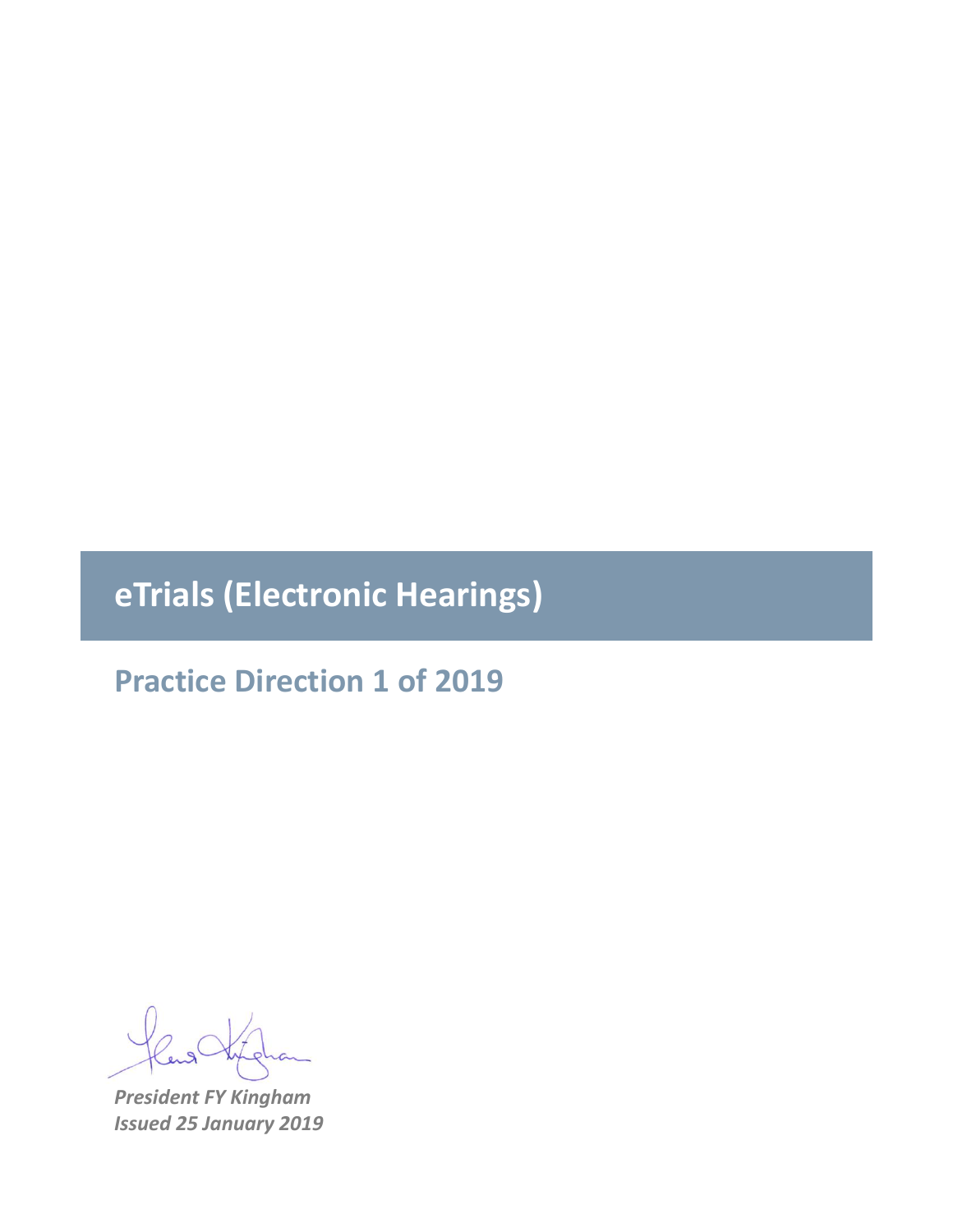# TABLE OF CONTENTS

## **Table of Contents**

| 9 |
|---|
|   |
|   |
|   |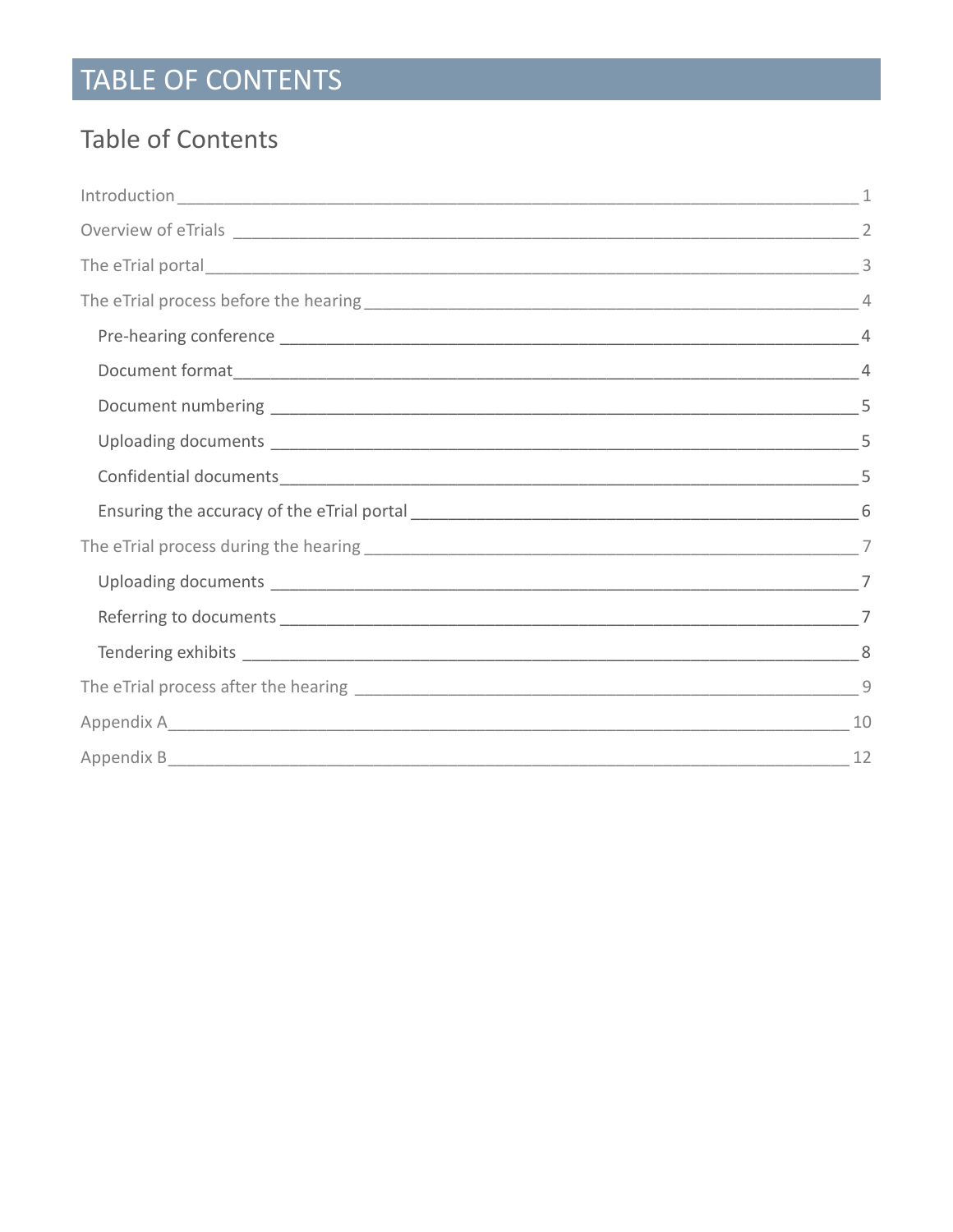# **INTRODUCTION**

### <span id="page-2-0"></span>Introduction

- 1. This Practice Direction is issued pursuant to s 22(2) of the *Land Court Act 2000* and replaces *Practice Direction 2 of 2016 "Electronic Hearings (eTrials)"* which is repealed in whole.
- 2. The Practice Direction explains the procedure the Court will use for the conduct and preparation of an eTrial.
- 3. This Practice Direction is to be applied with the objective of avoiding undue delay, expense and technicality.
- 4. The purposes of this Practice Direction are to–
	- a) facilitate the Court dealing with cases in a way that is accessible, fair, just, economical and expeditious;
	- b) encourage the efficient and cost-effective management of documents at all stages of litigation; and
	- c) facilitate the conduct of electronic trials.
- 5. Unless stated otherwise, a reference to a party or the parties includes their lawyers or agents.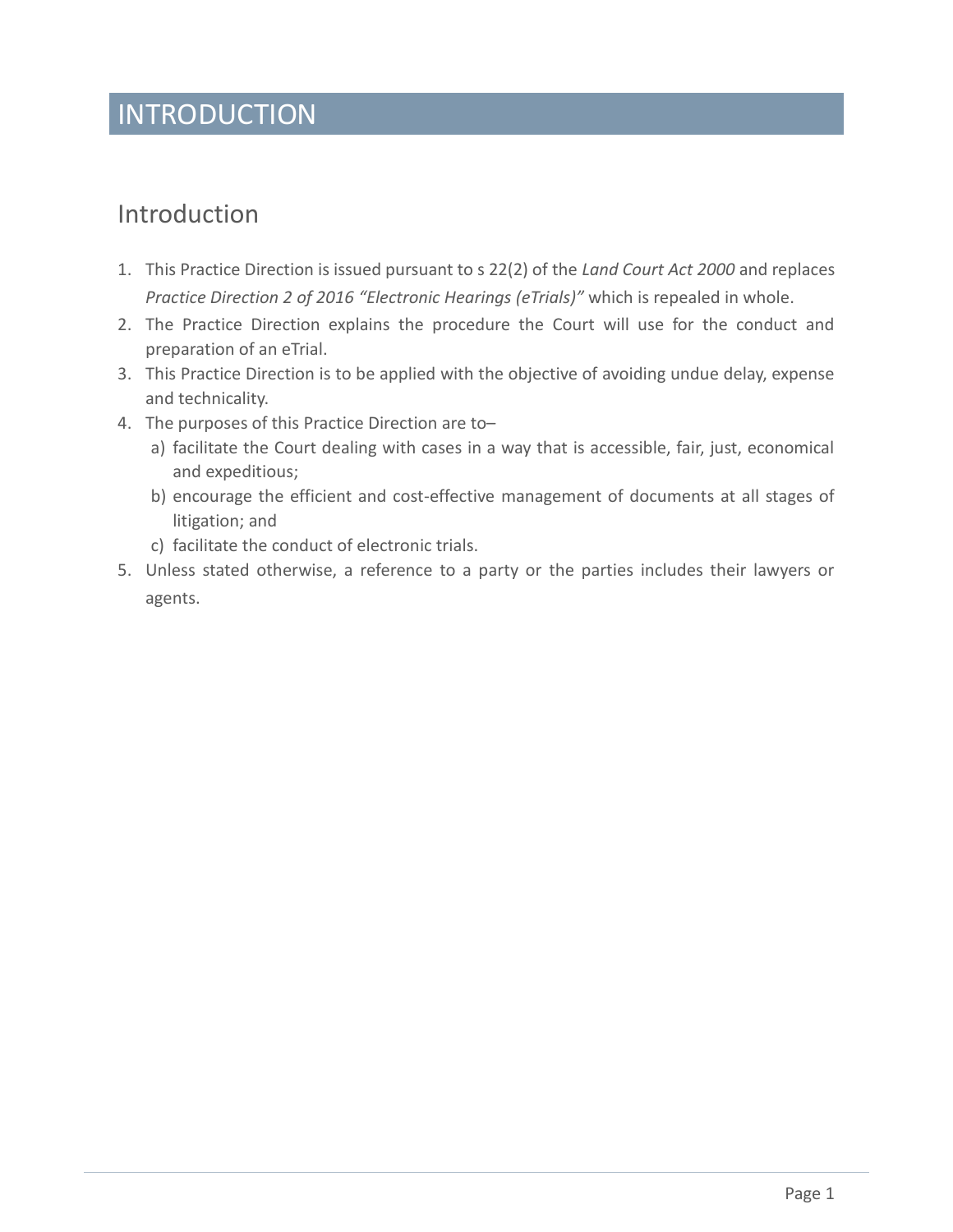## OVERVIEW OF ETRIALS

### <span id="page-3-0"></span>Overview of eTrials

- 6. An eTrial is a trial conducted using computer hardware and software within the courtroom which allows all documentary evidence to be viewed in electronic form by the Court and by those parties involved in the trial. It has the features set out below.
	- a) Documents within an eTrial portal are fully searchable. This means keywords and phrases within relevant documents can be quickly and easily searched. This assists parties in the preparation of their case and, where relevant, negotiations, as well as providing easy access to documents during the hearing.
	- b) All parties, including remote and regional participants have 24-hour real time access to relevant documents before and during a hearing.
	- c) eTrials significantly reduce paper handling and photocopying costs.
	- d) eTrials are compatible with commercial document management and case preparation systems.
	- e) Documents can be seen by all attendees at the hearing, not just those with access to hardcopies.
- 7. The earlier a case is identified for an eTrial the more likely it is that–
	- a) costs will be reduced through a streamlining of Court processes; and
	- b) parties will get the full benefit of the ease of access to electronic documents.
- 8. At the first directions hearing, the Court will consider, and the parties should be prepared to address, whether the case should proceed as an eTrial.
- 9. The Court will consider directing an eTrial in all matters, taking into account relevant considerations, including–
	- a) the likely length of the trial;
	- b) the number of witnesses, including expert witnesses;
	- c) the potential number of documents;
	- d) whether all parties to the proceedings have the ability to produce and receive documents in PDF form;
	- e) whether one or more parties are located outside of Brisbane;
	- f) whether the costs of an eTrial can be easily absorbed in a discovery phase in which documents exchanged are already in electronic format; and
	- g) the convenience of the Court.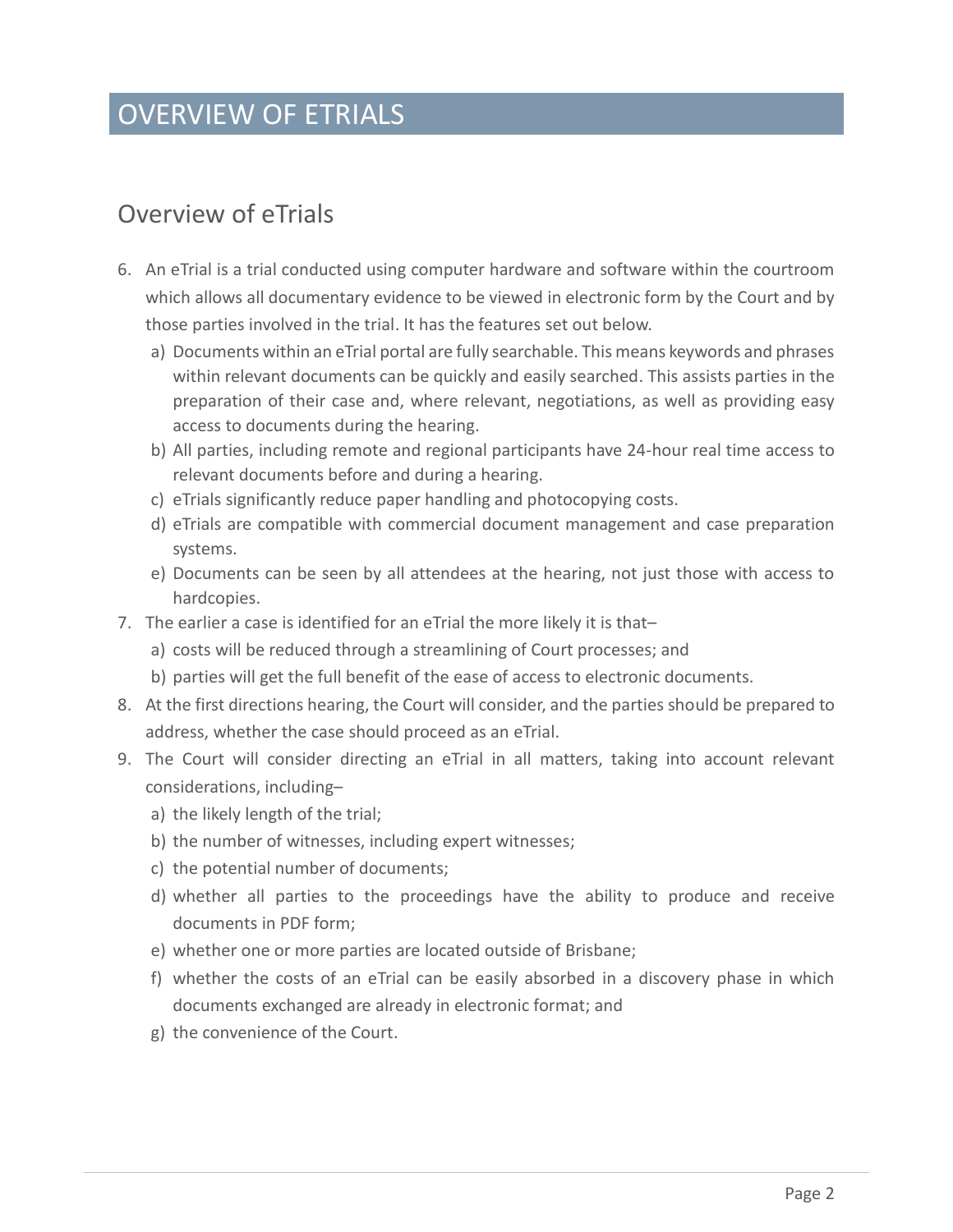# THE ETRIAL PORTAL

### <span id="page-4-0"></span>The eTrial portal

- 10. The Court will establish and maintain the eTrial portal for any case directed to eTrial.
- 11. Access to the eTrial portal is limited to recipients of an access link.
- 12. A party may nominate more than one recipient of an access link. The Principal Registrar will ask each party to provide the email addresses for any recipients.
- 13. A recipient's access is restricted to upload, read and download access prior to a hearing, and read and download access only during and after a hearing. Once a hearing commences, no party can upload, delete or alter documents on the eTrial portal.
- 14. Any type of document<sup>1</sup> can be added to the eTrial portal, provided it complies with paragraph 21 of this Practice Direction.

<sup>1</sup> Document is defined in the *Evidence Act 1977* Sch 3.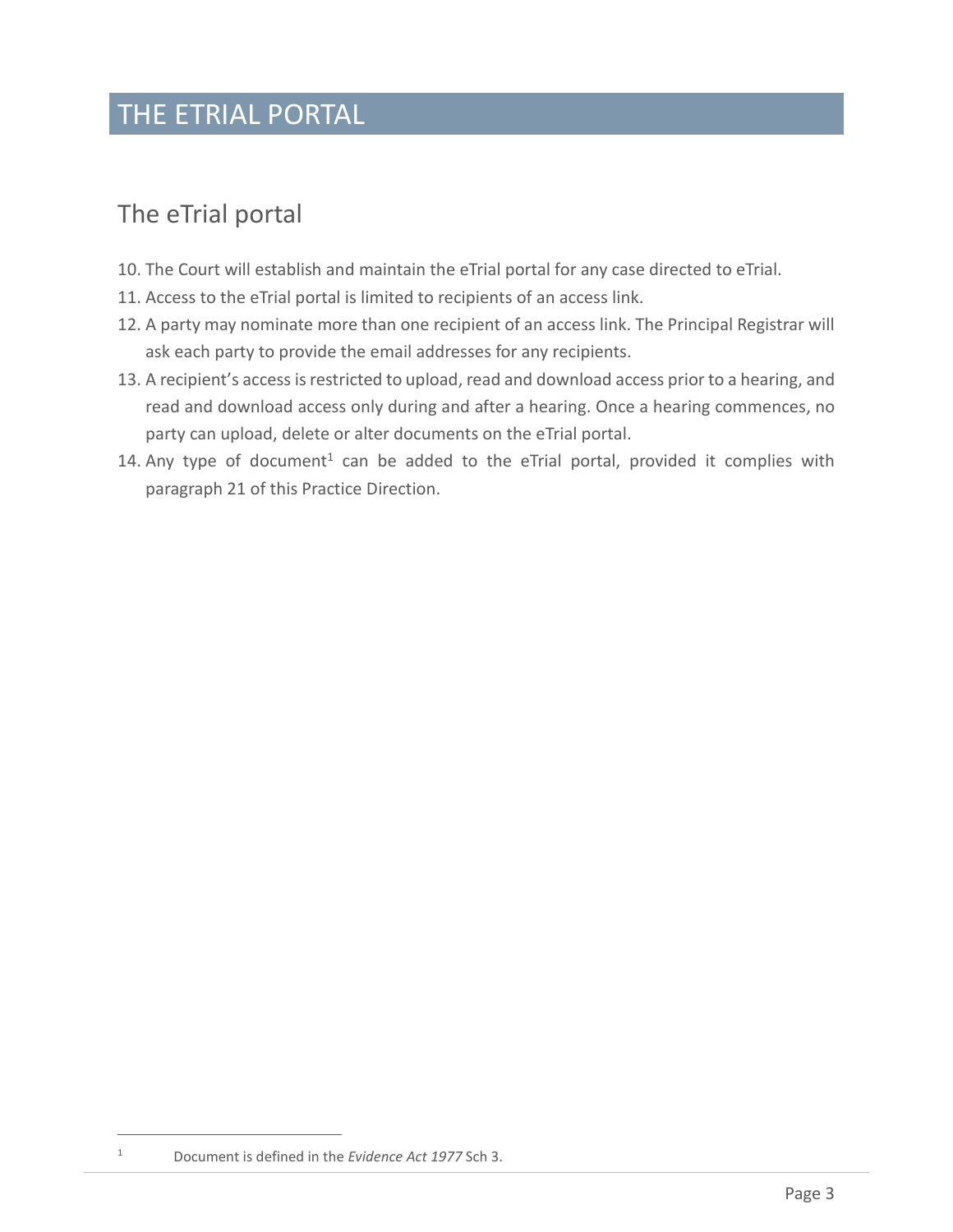## THE ETRIAL PROCESS BEFORE THE HEARING

### <span id="page-5-0"></span>The eTrial process before the hearing

### <span id="page-5-1"></span>PRE-HEARING CONFERENCE

- 15. The Principal Registrar will convene a pre-hearing conference to settle the arrangements for the eTrial.
- 16. Parties must provide the pre-trial checklist<sup>2</sup> to the Land Court Registry at least five business days prior to the pre-hearing conference.
- 17. At the pre-hearing conference, the Principal Registrar will–
	- a) discuss the eTrial portal and, if possible, demonstrate it to the parties; and
	- b) discuss the parties' proposals for the format of the documents and the document ID numbering convention.
- 18. The Principal Registrar will decide the arrangements for the eTrial, if they are not agreed at the pre-hearing conference.
- 19. If there are no areas of disagreement between the parties in relation to the conduct of an eTrial the parties may request the Principal Registrar to vacate the pre-trial conference by providing–
	- a) the pre-trial checklist; and
	- b) a consent request for the pre-trial conference to be vacated.
- 20. If the Principal Registrar approves the parties' proposed arrangements for the eTrial, the Principal Registrar may vacate the pre-hearing conference.

### <span id="page-5-2"></span>DOCUMENT FORMAT

21. Unless otherwise approved by the Principal Registrar, a document for use in an eTrial must be in a text-searchable unrestricted PDF file. However, if the file is an image, audio or video file, the Principal Registrar must approve the format in which it will be provided.

 $\overline{\phantom{0}}$ See appendix A.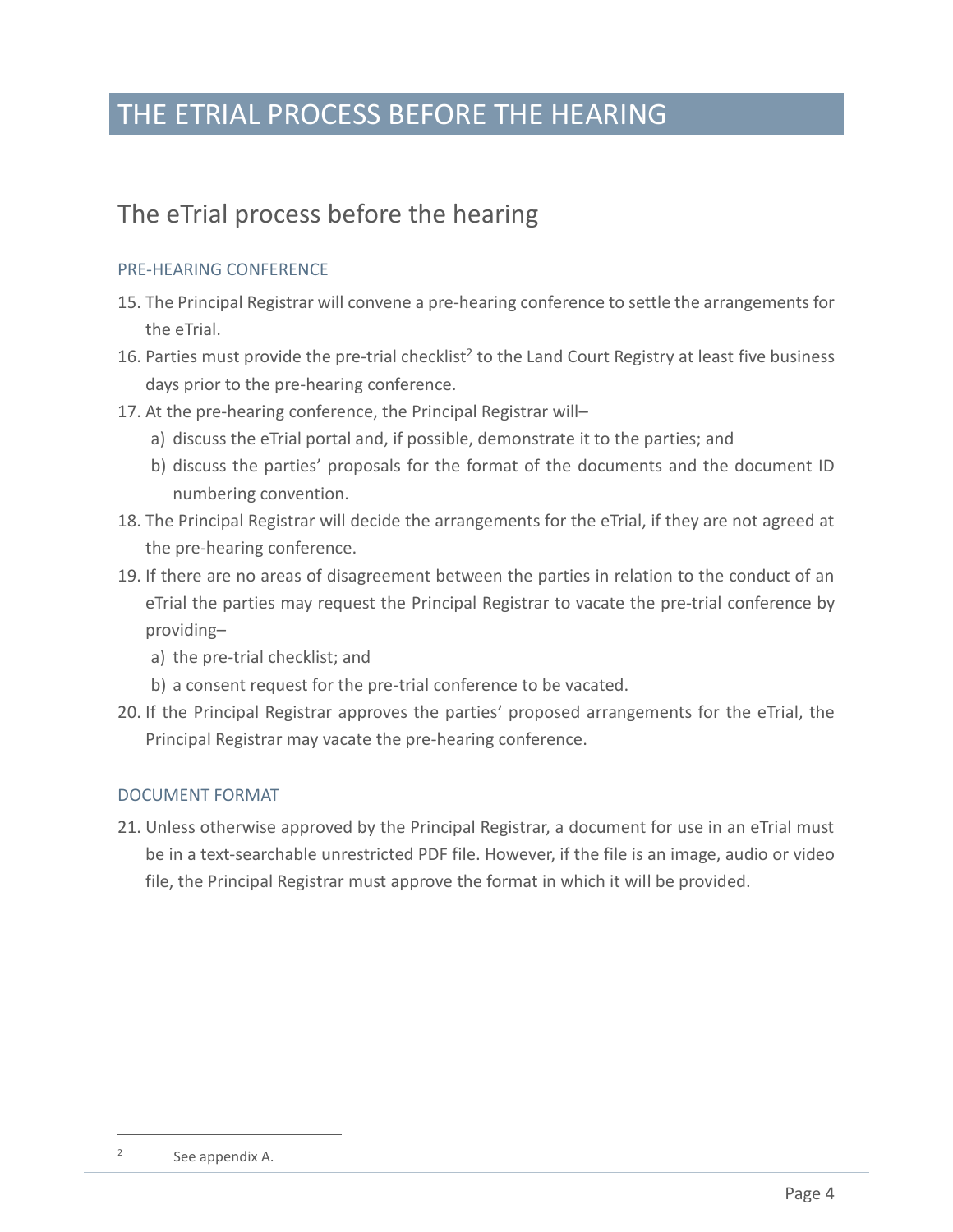## THE ETRIAL PROCESS BEFORE THE HEARING

#### <span id="page-6-0"></span>DOCUMENT NUMBERING

- 22. A document ID is the unique identifier for the document, which allows each document on the eTrial portal to be located and cited.
- 23. Each document (but not each page of a document) will have a document ID.
- 24. If the parties do not agree on the numbering convention for the documents at or prior to the pre-hearing conference, the Principal Registrar will decide the number convention for the case.

### <span id="page-6-1"></span>UPLOADING DOCUMENTS

- 25. Unless otherwise directed, parties must upload<sup>3</sup> all documents they wish to access during the hearing, no later than five business days prior to the date of the hearing review.
- 26. A party may request assistance from the Court in uploading their documents.
- 27. Whenever a document is uploaded, the parties will receive notice through the eTrial portal.

### <span id="page-6-2"></span>CONFIDENTIAL DOCUMENTS

- 28. A party must not upload confidential documents to the eTrial portal.
- 29. If a document has been disclosed subject to directions to preserve its confidentiality, the document can only be uploaded to the eTrial portal by the Court, and subject to case-specific arrangements to maintain confidentiality, either as agreed between the parties and the Principal Registrar or as directed by the President or Member presiding at the hearing.

<sup>&</sup>lt;sup>3</sup> Currently the Court's eTrial software will allow a party to upload up to 100 documents at a time.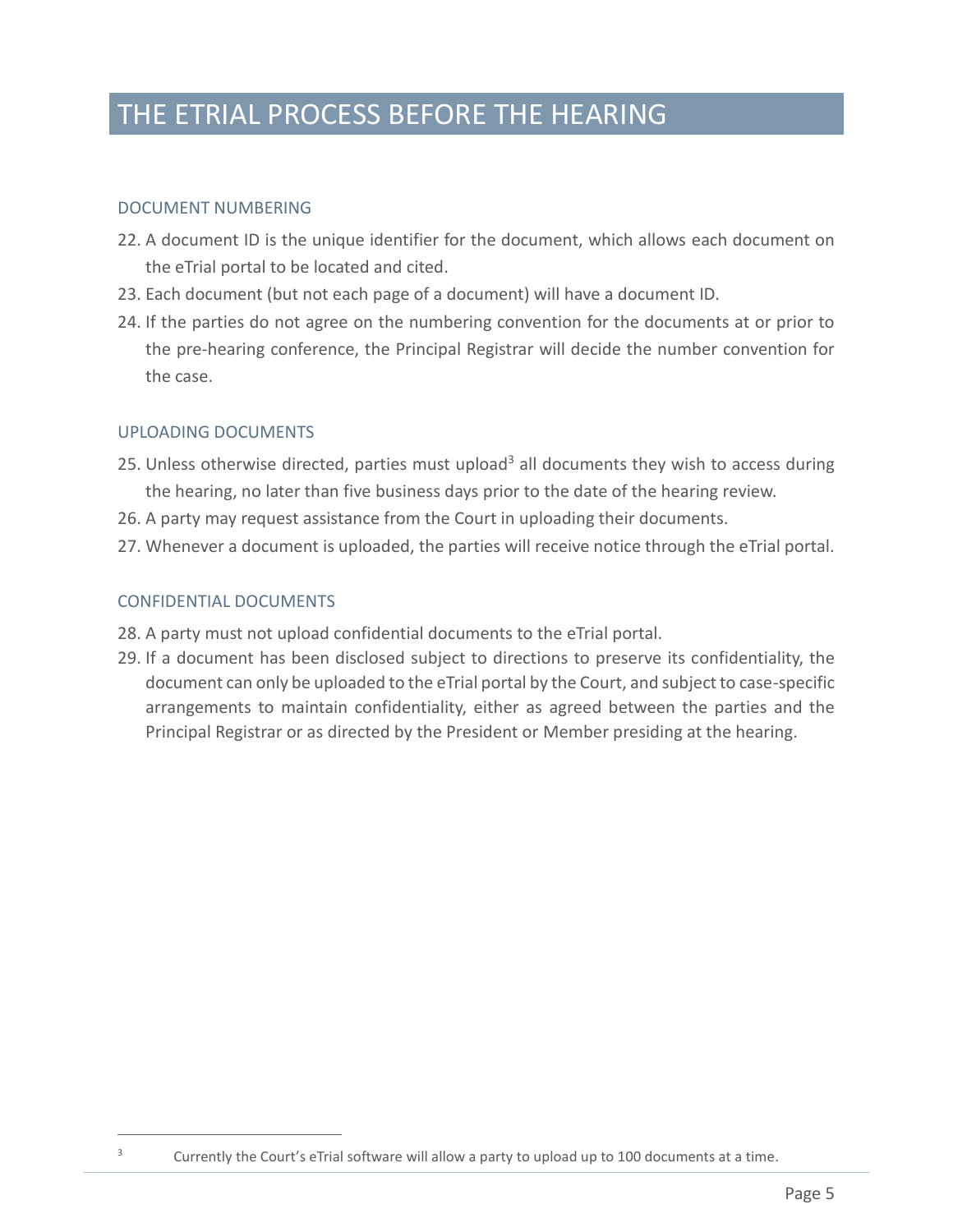# THE ETRIAL PROCESS BEFORE THE HEARING

### <span id="page-7-0"></span>ENSURING THE ACCURACY OF THE ETRIAL PORTAL

- 30. Each party must provide the Principal Registrar with a hearing documents index<sup>4</sup> in Excel format at least five business days prior to the hearing review.
- 31. The hearing documents index must include any document the party has uploaded to the eTrial portal.
- 32. The Principal Registrar will check that all documents referred to in each parties' hearing documents index have been uploaded to the eTrial portal. If any of those documents have not been uploaded, or if there is any inconsistency between the index and the eTrial portal, the Principal Registrar will raise this with the relevant party so they may address the inconsistency.

<sup>4</sup> See appendix B.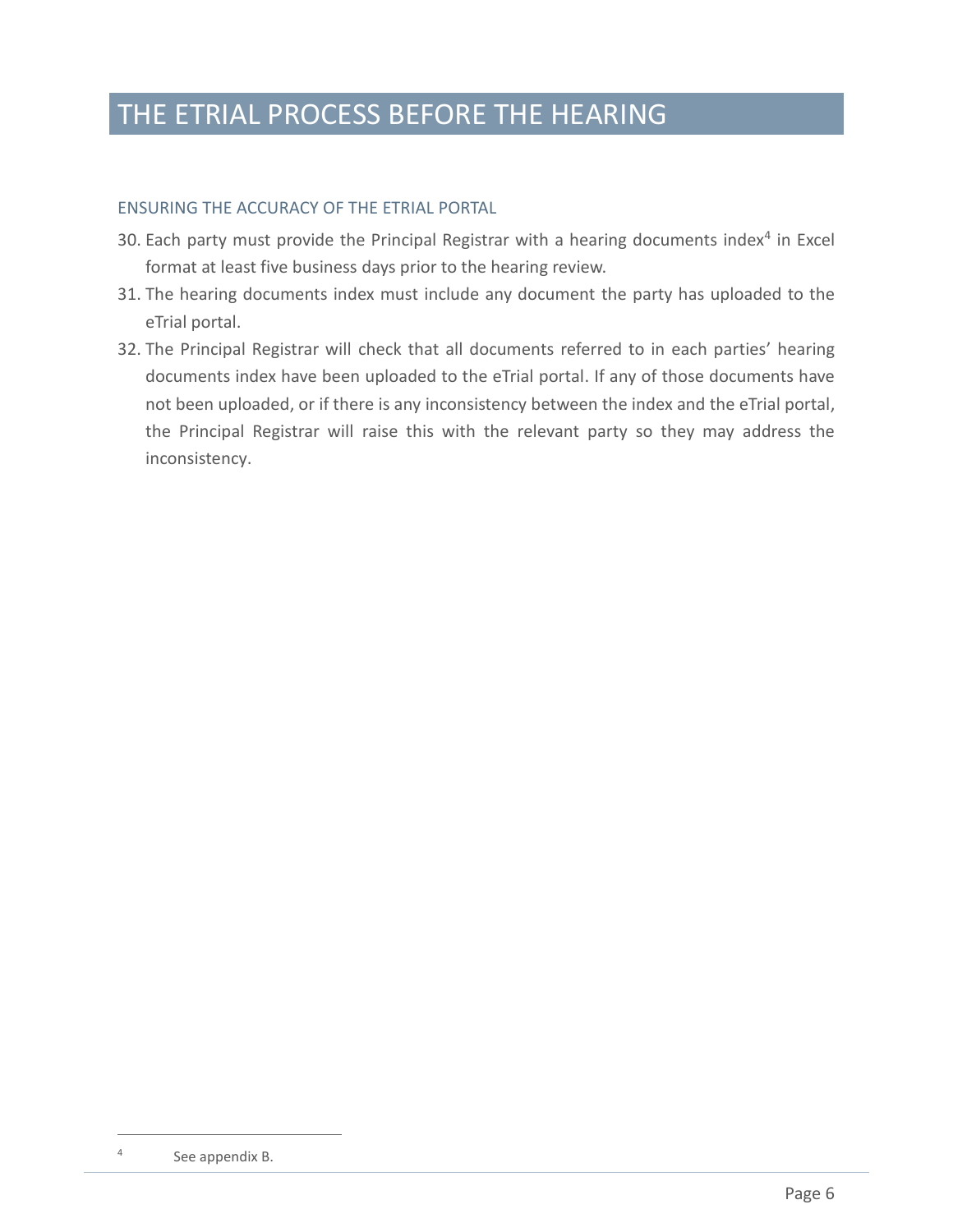# THE ETRIAL PROCESS DURING THE HEARING

### <span id="page-8-0"></span>The eTrial process during the hearing

### <span id="page-8-1"></span>UPLOADING DOCUMENTS

- 33. Once a hearing commences, the parties' access to the eTrial portal will be limited to read and download only.
- 34. The Associate to the President or Member presiding at the hearing is responsible for managing the eTrial portal during the hearing. The Associate may make any changes to documents and upload any additional documents as agreed by the parties or as otherwise directed by the President or Member presiding.
- 35. If a party wishes to show a new document to a witness before it has been uploaded to the eTrial portal, they must discuss this with the Associate beforehand, so arrangements can be made to display it in the courtroom.
- 36. If a new document is admitted into evidence during the hearing,<sup>5</sup> the Associate will upload it to the eTrial portal as soon as practicable and, if the hearing has not concluded, before the hearing resumes.
- 37. Documents to be uploaded during the hearing must be provided to the Associate in the following way–
	- a) documents with a file size of under 10MB may be emailed to the Associate; or
	- b) documents with a file size of 10MB or greater must be provided to the Associate by USB or portable hard drive.

### <span id="page-8-2"></span>REFERRING TO DOCUMENTS

 $\overline{a}$ 

38. When referring to a document during a hearing, parties must cite the document ID in full, followed by the digital page number $6$  and any paragraph numbers.

<sup>&</sup>lt;sup>5</sup> This allows a party to introduce a document during a witness' evidence without prior agreement or order.

<sup>6</sup> This is sometimes referred to as a "soft page number".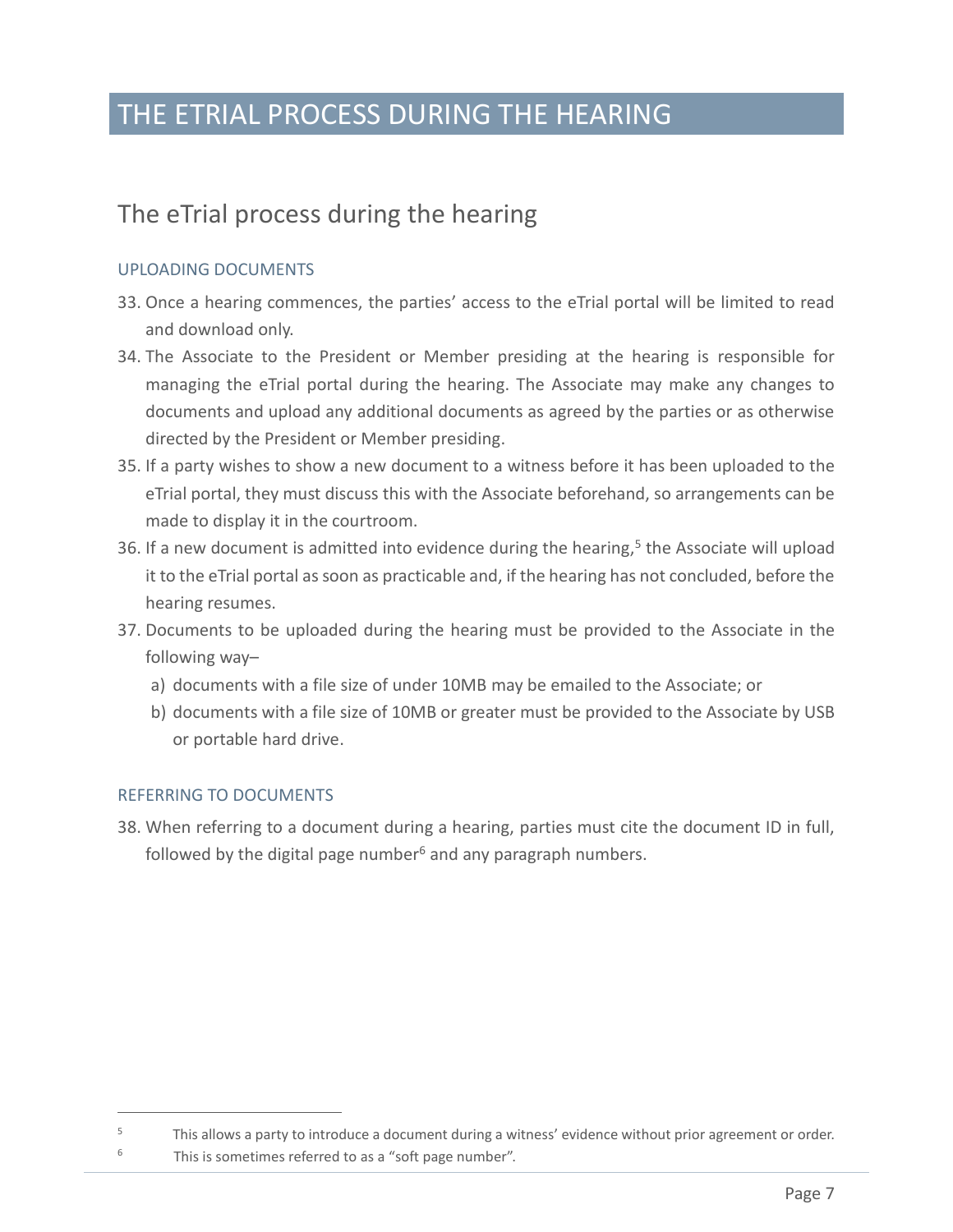# THE ETRIAL PROCESS DURING THE HEARING

#### <span id="page-9-0"></span>TENDERING EXHIBITS

- 39. Uploading a document to the eTrial portal does not make the document evidence in a hearing, unless there is a direction to that effect.<sup>7</sup>
- 40. If a party wants to tender a document on the eTrial portal as an exhibit, they must tender it and, if it is admitted into evidence, the Associate will mark the document as an exhibit on the eTrial portal.

<sup>7</sup> E.g. Practice Direction 4 of 2018, *Procedure for Mining Objection Hearings*, provides each document in the application material in a mining objection hearing will be marked as an exhibit: see [36].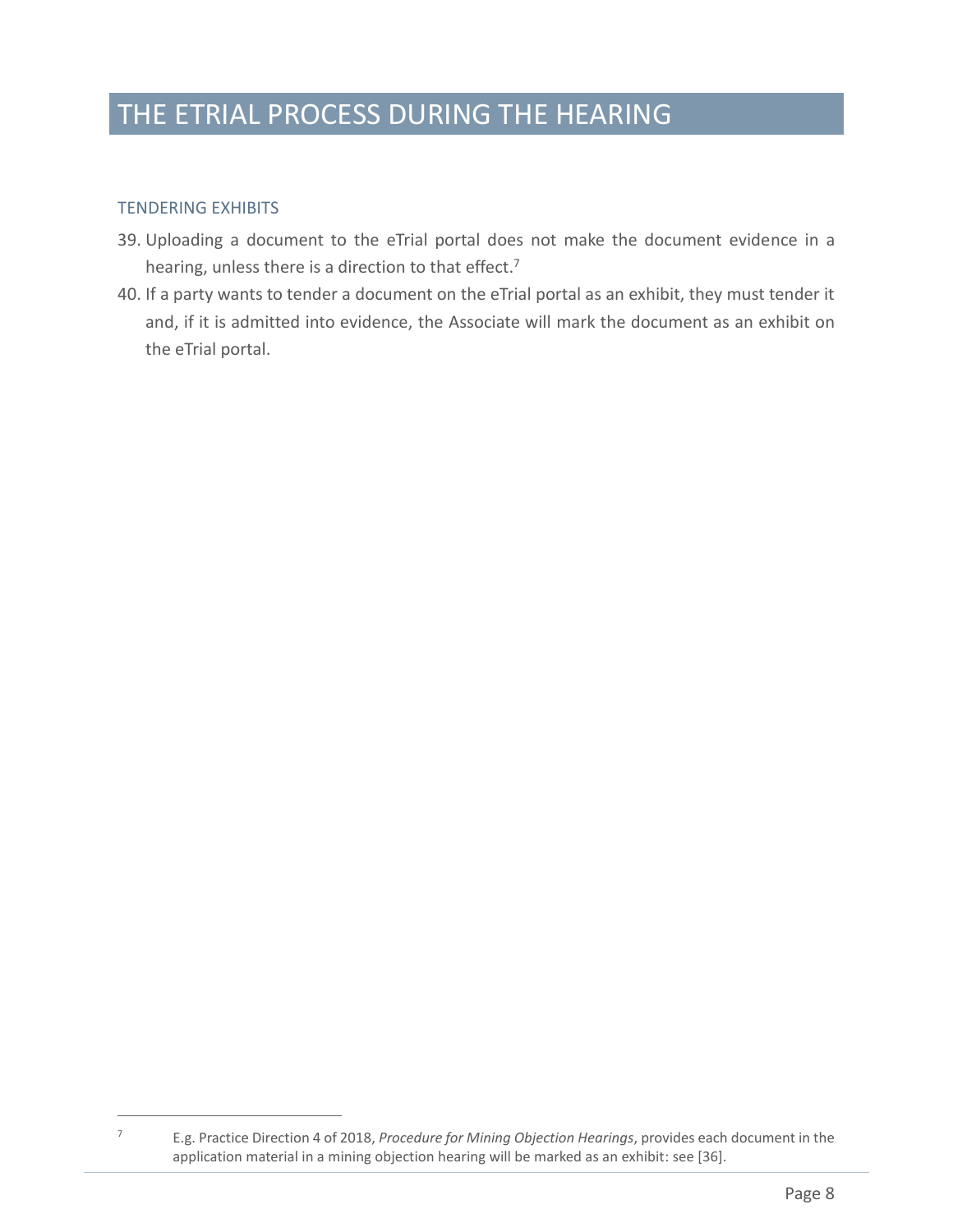# THE ETRIAL PROCESS AFTER THE HEARING

### <span id="page-10-0"></span>The eTrial process after the hearing

- 41. The eTrial portal will be retained for use in the event of an appeal against, or judicial review of, the decision or a remitted hearing.
- 42. The parties' access to the eTrial portal will be removed–
	- a) if the case resolves before hearing, when the file is closed; or
	- b) after any relevant appeal period has expired.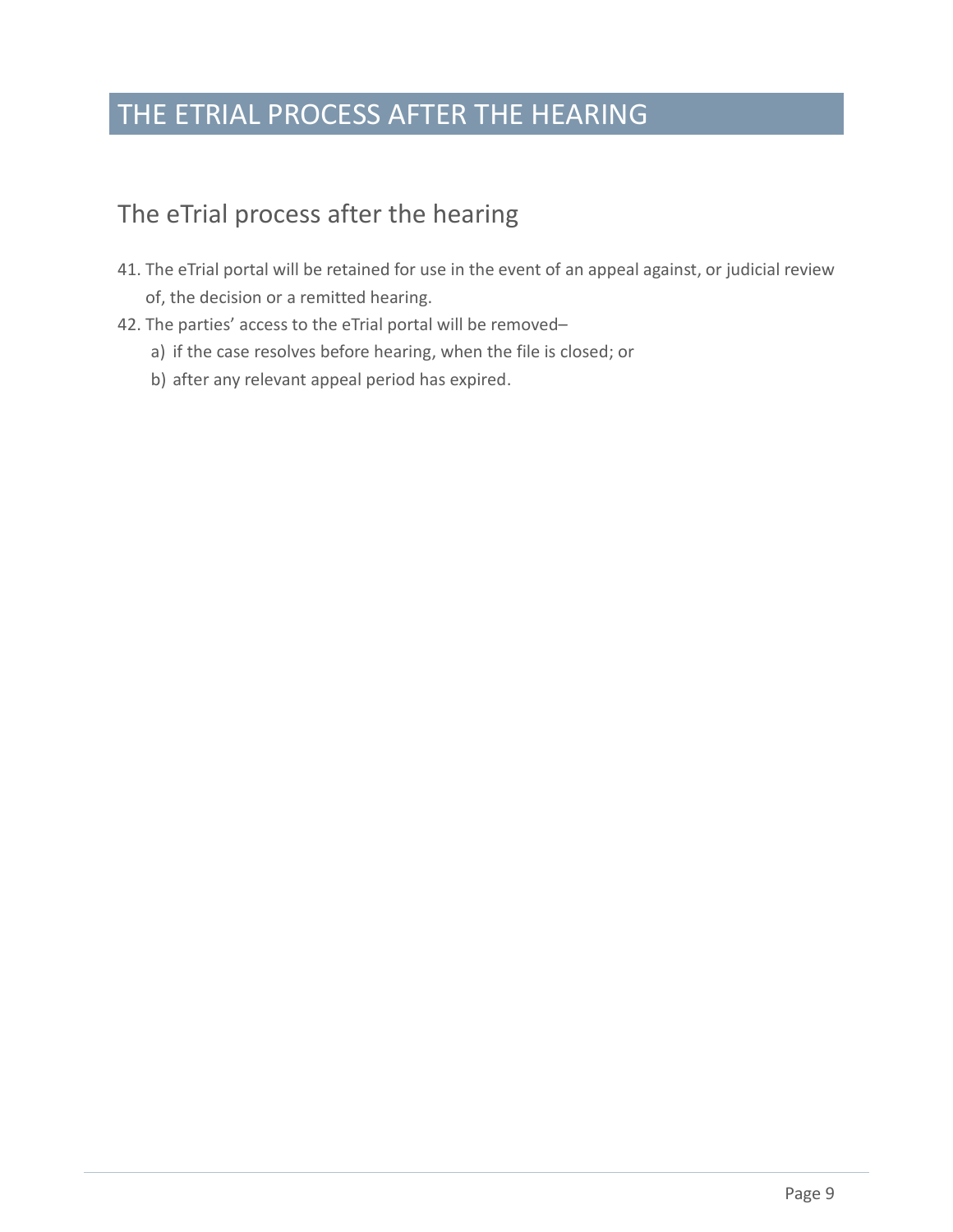# APPENDIX A

# <span id="page-11-0"></span>Appendix A

### **CASE INFORMATION**

| <b>Court file number:</b>                                                 |            |           |      |
|---------------------------------------------------------------------------|------------|-----------|------|
| Party type:<br>(e.g. plaintiff, applicant, respondent,<br>appellant etc.) |            |           |      |
| Party name:                                                               |            |           |      |
| <b>Presiding Member:</b>                                                  |            |           |      |
| <b>Trial date:</b>                                                        |            |           |      |
| <b>Expected duration of trial:</b>                                        |            |           | Days |
| Has the Member directed an eTrial?                                        | <b>YES</b> | <b>NO</b> |      |

#### **REPRESENTATION INFORMATION**

| Firm name:                             |    |
|----------------------------------------|----|
| Solicitors' names and contact details: | 1. |
| Name:                                  |    |
| Phone:                                 |    |
| <b>Mobile:</b>                         |    |
| Email:                                 |    |
|                                        | 2. |
| Name:                                  |    |
| Phone:                                 |    |
| <b>Mobile:</b>                         |    |
| Email:                                 |    |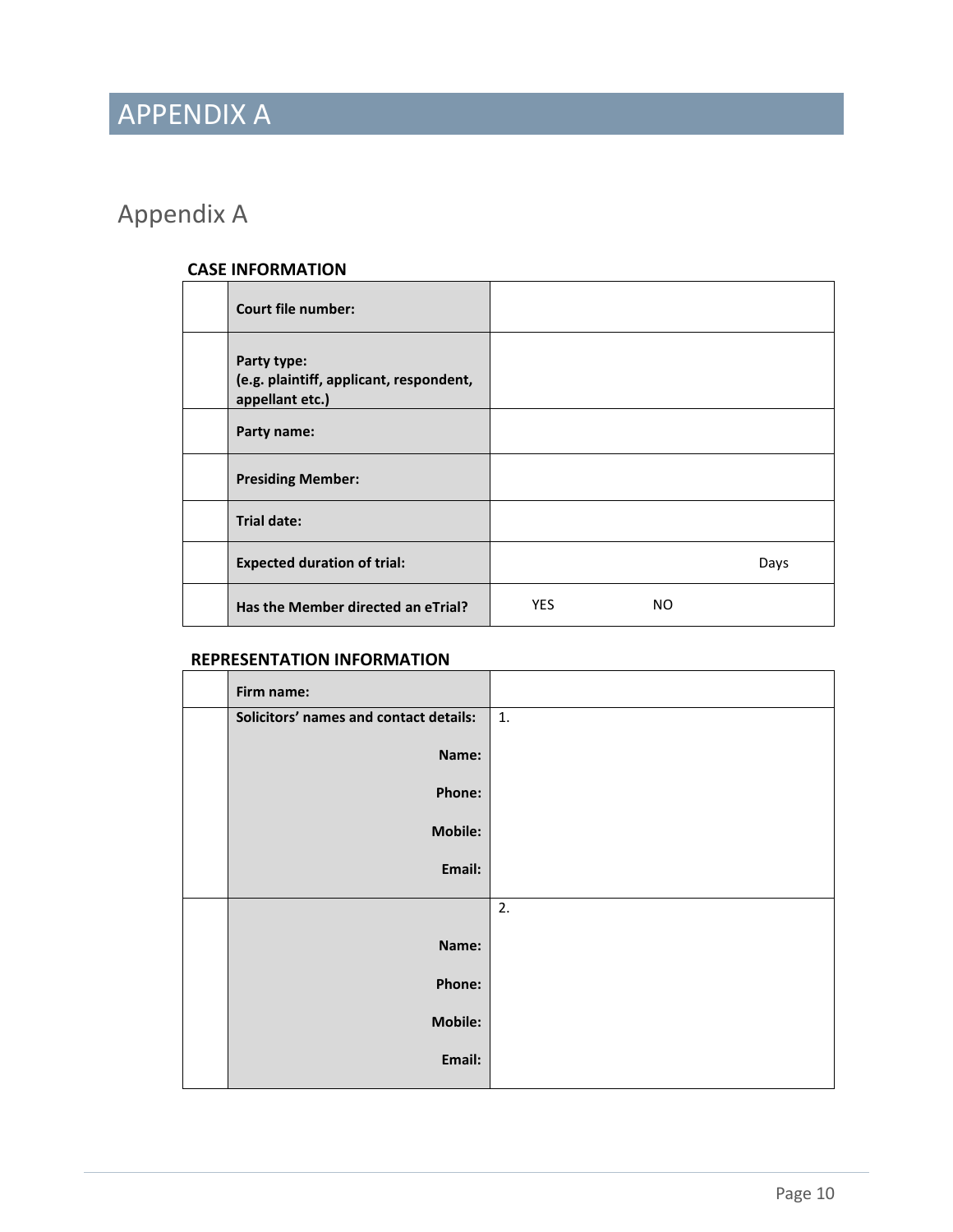# APPENDIX A

| <b>Counsels' names and contact details:</b>             | 1. |
|---------------------------------------------------------|----|
| Name:                                                   |    |
| Phone:                                                  |    |
| <b>Mobile:</b>                                          |    |
| Email:                                                  |    |
|                                                         | 2. |
| Name:                                                   |    |
| Phone:                                                  |    |
| <b>Mobile:</b>                                          |    |
| Email:                                                  |    |
| Technical (e.g. litigation support) contact<br>details: | 1. |
| Name:                                                   |    |
| Phone:                                                  |    |
| Mobile:                                                 |    |
| Email:                                                  |    |

#### **PROPOSED ARRANGEMENTS FOR ETRIAL**

| Proposed numbering convention for<br>document IDs (each document, not each<br>page, must have a unique document ID). |  |
|----------------------------------------------------------------------------------------------------------------------|--|
| Proposed format for images, audio and<br>video files.                                                                |  |